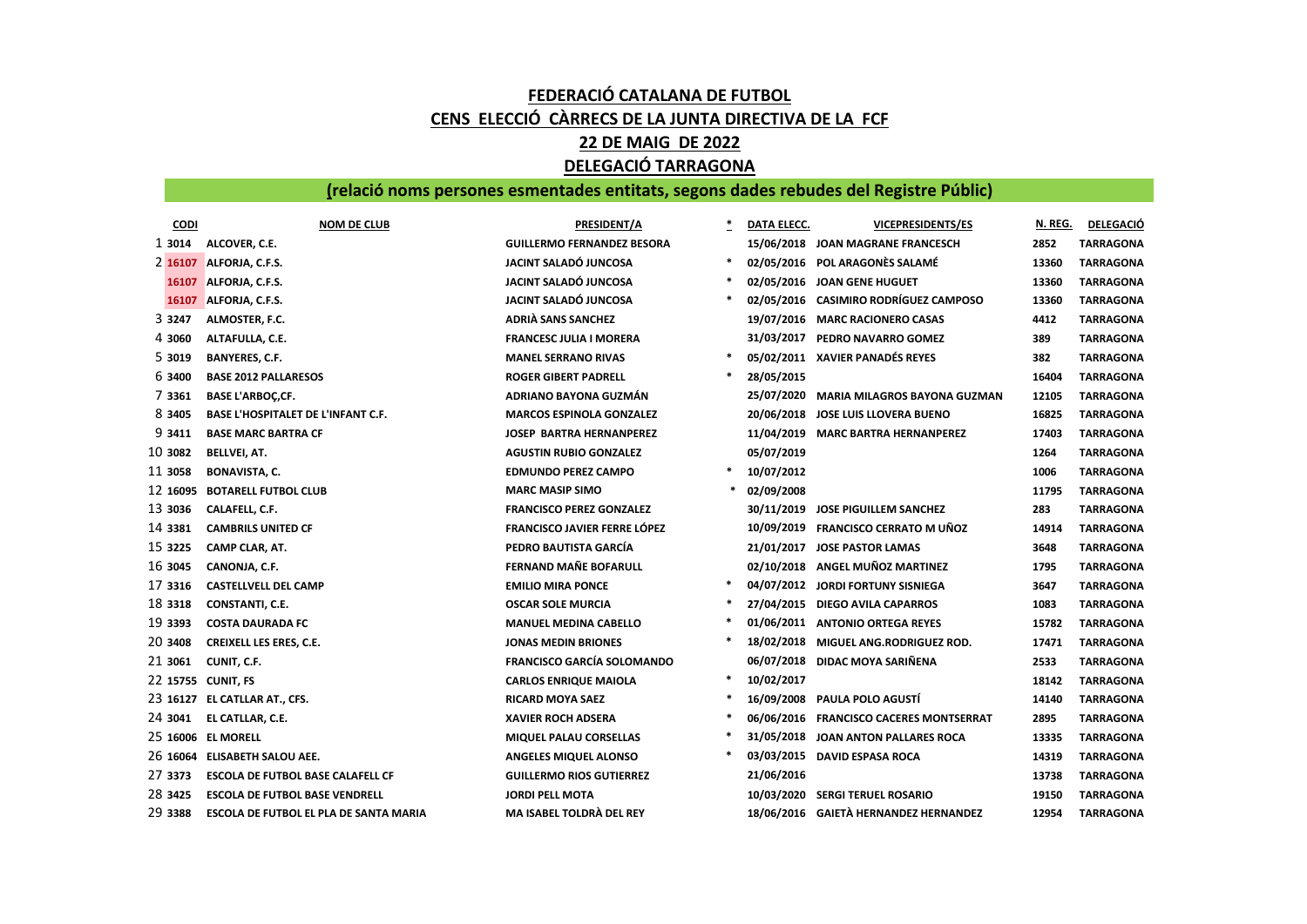| 30 3249 | ESCOLA DE FUTBOL LA PASTORETA, CLUB                       | <b>JOSE VALERO FERNÁNDEZ</b>       | $\ast$ | 11/02/2014 |                                          | 4417  | TARRAGONA        |
|---------|-----------------------------------------------------------|------------------------------------|--------|------------|------------------------------------------|-------|------------------|
| 31 3360 | ESCOLA DE FUTBOL SAN PEDRO SAN PABLO                      | RAFAEL MARTÍN SORIA JIMÉNEZ        |        | 08/07/2019 |                                          | 11759 | <b>TARRAGONA</b> |
|         | 32 15658 ESCOLA F.S. VENDRELL VERD I BLAU                 | <b>JAUME OLLER DUATIS</b>          | $\ast$ | 21/09/2012 |                                          | 16436 | <b>TARRAGONA</b> |
| 33 3321 | <b>ESCOLA VALLS FUTBOL CLUB</b>                           | <b>JOAN ANTONI LINARES MURILLO</b> |        |            | 27/06/2016 GINES PARRA AGÜERA            | 8468  | <b>TARRAGONA</b> |
| 34 3097 | ESPAÑA CANONJA, U.D.                                      | <b>ANTONIO REYES DIEGUEZ</b>       |        | 27/12/2008 |                                          | 454   | <b>TARRAGONA</b> |
| 35 3062 | <b>FALSET ESPORTIU</b>                                    | <b>ENRIC PI MUNTE</b>              |        |            | 18/01/2021 RICARD BERTRAN VALL           | 2536  | <b>TARRAGONA</b> |
|         | 36 16123 FISICO-ESPORTIVA VANDELLOS I L'HOSP. DE L'INFANT | <b>JOSEP SEGUER BALAÑA</b>         | $\ast$ | 22/09/2003 |                                          | 11916 | <b>TARRAGONA</b> |
|         | 37 16939 FUTBOLPAX TARRAGONA C.E.                         | <b>JUAN JESUS GONZALEZ</b>         |        |            | 05/06/2014 BLANCA MAS SALSENCH           | 15547 | <b>TARRAGONA</b> |
| 38 3037 | HOSPITALET DE L'INFANT, C.D.                              | <b>MARIA TORRES ORTIZ</b>          |        |            | 01/06/2018 CECILIO EVANGELISTA ALARCON   | 306   | <b>TARRAGONA</b> |
| 39 3262 | ICOMAR, C.F.                                              | <b>FCO. JAVIER RIOS JIMENEZ</b>    |        |            | 01/09/2017 JOSEP BERNAT NEBOT            | 4899  | <b>TARRAGONA</b> |
|         | 40 16097 INTER ELS PALLARESOS C.F. SALA                   | <b>MARC RAMON VIDAL</b>            |        | 25/06/2019 | <b>MARC PRADA FERRE</b>                  | 11993 | <b>TARRAGONA</b> |
| 41 3006 | JOVENTUT BISBALENCA C.F.                                  | LUIS FEDERICO HERNÁNDEZ            |        | 12/03/2020 |                                          | 1177  | <b>TARRAGONA</b> |
| 42 3031 | L' ARBOÇ, C.F.                                            | <b>JESUS MESONERO PEÑALVER</b>     |        |            | 04/09/2016 ADRIAN CURIESES GARRIDO       | 519   | <b>TARRAGONA</b> |
| 43 3312 | L' ESPLUGA DE FRANCOLI, U.E.                              | <b>JORDI BOTA ROSELLÓ</b>          |        |            | 14/08/2013 RAQUEL SÁNCHEZ HEREDIA        | 1051  | <b>TARRAGONA</b> |
| 44 3146 | LA FLORESTA, C.D.                                         | PABLO PEDRO GONZALEZ ABAD          |        |            | 13/06/2007 JOSE ANTONIO JAREÑO MENESES   | 2932  | <b>TARRAGONA</b> |
| 3146    | LA FLORESTA, C.D.                                         | <b>PABLO PEDRO GONZALEZ ABAD</b>   |        |            | 13/06/2007 VICTORIANO TABUENCA FERNANDEZ | 2932  | <b>TARRAGONA</b> |
|         | 45 16059 LA POBLA MONTORNES, CFS                          | <b>EVA MARIA RUIZ PAREDES</b>      |        | 19/05/2015 |                                          | 2650  | TARRAGONA        |
| 46 3192 | LA RIERA, C.F.                                            | PEDRO BARROSO INFANTE              |        |            | 20/01/2017 ANTONIO ALCALA MAGDALENO      | 2017  | <b>TARRAGONA</b> |
| 47 3079 | LA SALLE REUS, F.C.                                       | <b>JORGE JUNCOSA MARTORELL</b>     |        |            | 17/05/2018 SANTIAGO JUNCOSA MARTORELL    | 1441  | <b>TARRAGONA</b> |
| 48 3376 | LA SALLE TARRAGONA, AF.                                   | <b>ALCIA FERNANDEZ SIVILL</b>      |        |            | 05/05/2019 SERGI BACHEZ SALVADO          | 14883 | <b>TARRAGONA</b> |
|         | 49 16154 LA SELVA DEL CAMP CFS                            | <b>ADRIA LLABERIA SANCHEZ</b>      |        |            | 09/08/2017 JOAN ESTIVILL MARTIN          | 18278 | <b>TARRAGONA</b> |
| 50 3038 | LA SELVA DEL CAMP, F.C.                                   | <b>MARIO JIMÉNEZ LINDES</b>        |        |            | 05/07/2019 FRANCISCO CHAMIZO LEONES      | 1702  | <b>TARRAGONA</b> |
|         | 51 16078 LAGUNA, CF.S.                                    | YESICA LAGUNA BURGOS               |        | 18/02/2019 |                                          | 11052 | <b>TARRAGONA</b> |
| 52 3133 | LES BORGES DEL CAMP, C.D.                                 | <b>ANTONIO BARROSO SANTANA</b>     |        | 20/06/2019 | MIGUEL ANGEL SANCHEZ PARRILLA            | 1398  | <b>TARRAGONA</b> |
| 53 3064 | LLORENÇ C.F.                                              | <b>JOSEP RAFOLS ROMEU</b>          |        | 20/11/2015 |                                          | 2587  | <b>TARRAGONA</b> |
| 54 3379 | MARINA CAMBRILS ASSOC. ESP.                               | <b>MANUEL CARO AGUILOCHO</b>       |        | 14/02/2018 |                                          | 15031 | <b>TARRAGONA</b> |
| 55 3392 | MAS IGLESIAS DE REUS, C.F.                                | <b>ERICA MOLINA ARANDA</b>         |        | 02/09/2019 |                                          | 15609 | <b>TARRAGONA</b> |
| 56 3270 | MAS PELLICER, U.D.C.                                      | <b>FRANCISCO QUIROS SOLIS</b>      |        |            | 08/02/2017 JOSE RUIZ RUIZ                | 6497  | <b>TARRAGONA</b> |
| 57 3344 | MASPUJOLS, UE.                                            | <b>MARC MESTRES MARQUES</b>        |        | 11/08/2017 |                                          | 10864 | <b>TARRAGONA</b> |
|         | 58 16054 MEDITERRANI CAMBRILS, C.F.S.                     | <b>JOSE MARIA BEAS FUENTES</b>     |        |            | 02/11/2009 ANTONIO RUS RUS               | 10237 | <b>TARRAGONA</b> |
| 59 3390 | MIAMI PLATJA C.ATH.                                       | <b>OSCAR SANTACANA RAYO</b>        |        |            | 05/03/2017 ESTEBAN MORENO LLAVORE        | 15501 | <b>TARRAGONA</b> |
| 60 3323 | <b>MONTBLANC C.F.</b>                                     | <b>ANTONIO GONZALEZ FUENTES</b>    |        |            | 07/10/2016 JORDI PARIS GABARRO           | 8709  | <b>TARRAGONA</b> |
| 3323    | <b>MONTBLANC CF.</b>                                      | <b>ANTONIO GONZALEZ FUENTES</b>    |        |            | 07/10/2016 RAMON SOLANES SANAHUJA        | 8709  | <b>TARRAGONA</b> |
| 61 3240 | MONTBRIÓ, C.E.                                            | JOSEP Mª ESPALLARGAS AMOROS        |        |            | 25/06/2020 RAMON PRATS GAYA              | 2408  | <b>TARRAGONA</b> |
| 62 3009 | <b>MONTROIG AT.</b>                                       | <b>XAVIER ANGUERA AGUILO</b>       |        | 15/09/2017 |                                          | 1195  | <b>TARRAGONA</b> |
| 63 3039 | MORELL, C.D.                                              | FCO. GERARDO PALMA JIMENEZ         |        |            | 21/12/2018 ANTONIO FERNANDEZ MARTINEZ    | 511   | <b>TARRAGONA</b> |
| 64 3305 | PARE MANYANET, A.E.                                       | <b>SUSANA MARTINEZ SANTIAGO</b>    |        |            | 06/10/2016 JOSEP MARIA SALVADOR DUCH     | 1923  | <b>TARRAGONA</b> |
| 3305    | <b>PARE MANYANET, A.E.</b>                                | <b>SUSANA MARTINE SANTIAGO</b>     |        |            | 06/10/2016 JOAN BOJ CASAJUANA            | 1923  | <b>TARRAGONA</b> |
| 3305    | PARE MANYANET, A.E.                                       | <b>SUSANA MARTINE SANTIAGO</b>     |        |            | 06/10/2016 ANTONI RANDUA FERNANDEZ       | 1923  | <b>TARRAGONA</b> |
|         |                                                           |                                    |        |            |                                          |       |                  |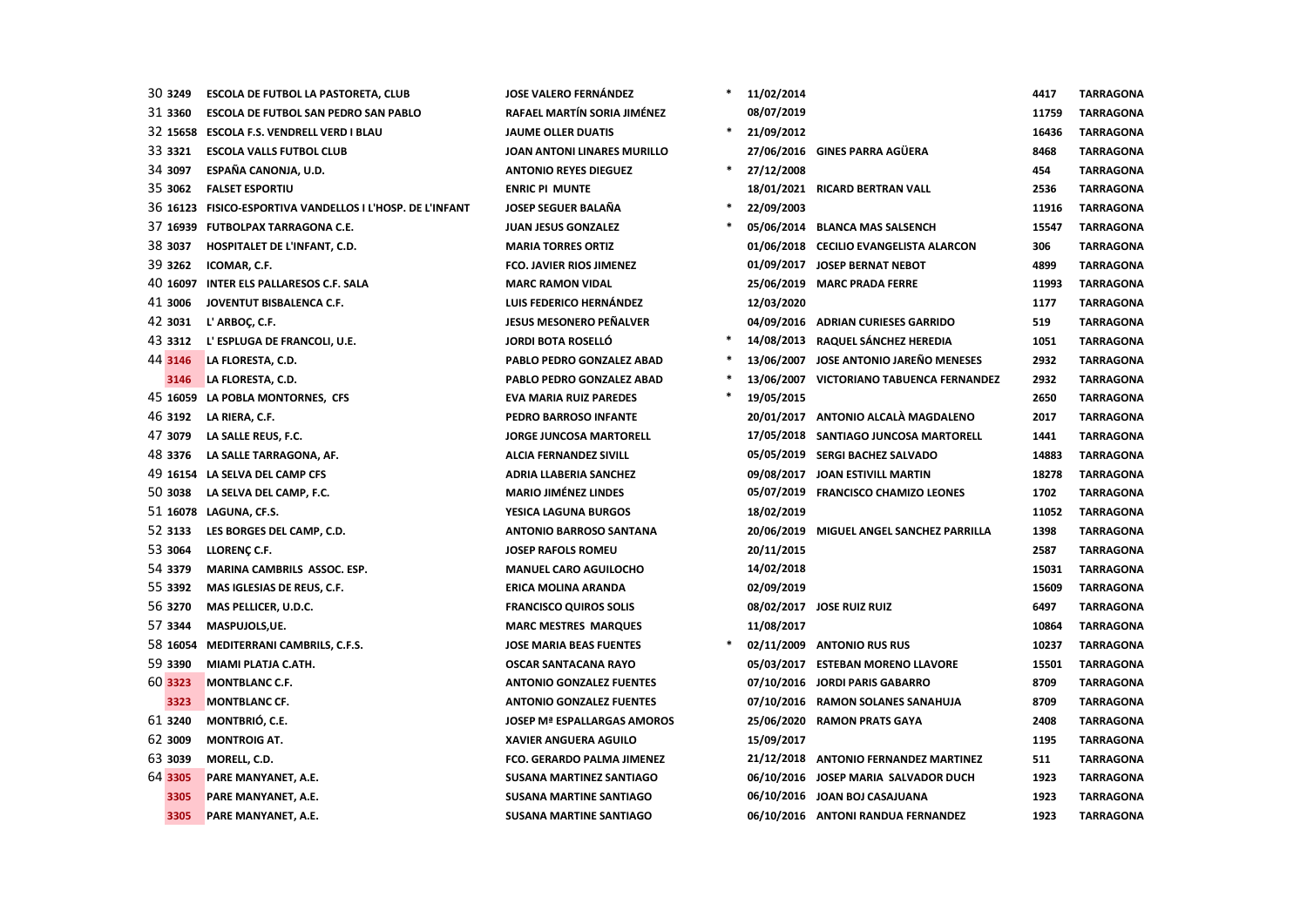| 65 3251  | PERAFORT, F.C.                           | <b>SERGIO VERNET MAÑE</b>          | 08/09/2019 |                                           | 4353  | <b>TARRAGONA</b> |
|----------|------------------------------------------|------------------------------------|------------|-------------------------------------------|-------|------------------|
| 66 3074  | PLA DE STA. MARIA, C.D.                  | <b>MIKEL MIRAMON PEREZ</b>         | 13/07/2018 |                                           | 3101  | <b>TARRAGONA</b> |
|          | 67 15605 PLATENSE SEGUR DE CALAFELL C.E. | <b>CARLOS ENRIQUE MAIOLA</b>       |            | 03/05/2016 LEONEL CARLOS MAIOLA           | 15152 | <b>TARRAGONA</b> |
| 68 905   | PLATJA TORREDEMBARRA C.F.                | LLORENÇ GOMEZ LEON                 |            | 03/09/2012 LUIS PEREZ PLA                 | 16066 | <b>TARRAGONA</b> |
|          | 69 16063 PLAYAS DE SALOU, F.S.           | <b>OSCAR PRIETO ARTIGAS</b>        | 29/06/2020 |                                           | 10544 | <b>TARRAGONA</b> |
| 70 3040  | POBLA MAFUMET, C.F.                      | ALEJO RAMON ALFONSO MUSTIENES      |            | 06/08/2019 ALBERTO GARZON BARRERO         | 1280  | <b>TARRAGONA</b> |
| 3040     | POBLA MAFUMET, C.F.                      | ALEJO RAMON ALFONSO MUSTIENES      |            | 06/08/2019 GUSTAVO DONOSO TRENADO         | 1280  | <b>TARRAGONA</b> |
| 71 3358  | PORRERA, UNIO ESPORTIVA                  | <b>ERNEST PERAL CIGÜELA</b>        |            | 22/10/2019 JOSE MARIA DEL AGUILA AVALOS   | 1286  | <b>TARRAGONA</b> |
| 72 6489  | PRIORAT NORD C.F.                        | ANDREU BARTOLOMÉ I REGUÉ           | 18/03/2011 |                                           | 15516 | <b>TARRAGONA</b> |
| 73 3396  | <b>RACING C.E. BONAVISTA</b>             | <b>JOSE ESPEJO CASTELL</b>         |            | 23/05/2016 JOSE JUAN ACERO DE DIOS        | 15989 | <b>TARRAGONA</b> |
| 74 3346  | <b>RAMON SICART, A.E.</b>                | JOAQUIM REBOLLO MOTA               |            | 04/12/2009 JAUME GARCIA GÓMEZ DE LAOIZ    | 10401 | <b>TARRAGONA</b> |
| 75 3008  | REDDIS, C.F.                             | <b>FRANCESC XAVIER ROIG ROVIRA</b> |            | 09/06/2016 FCO. CRISTOBAL SERRANO GRANAD. | 489   | <b>TARRAGONA</b> |
|          | 76 16940 REUS 2010, CF SALA              | <b>SERGIO FLOR SAN JUAN</b>        | 30/06/2017 |                                           | 15720 | <b>TARRAGONA</b> |
|          | 77 16152 REUS 2017, CLUB ESPORTIU F.S.   | BEGOÑA ESPASA MARTORELL            | 12/06/2017 |                                           | 18283 | <b>TARRAGONA</b> |
| 78 3428  | REUS DE TOTA LA VIDA, C.F.               | LUIS FCO. SANCHEZ LLAURADO         | 20/11/2020 |                                           | 19207 | <b>TARRAGONA</b> |
| 79 3424  | <b>REUS ROIG I NEGRE</b>                 | <b>JOSE MARIA BONILLO FLOR</b>     |            | 01/07/2019 JOSE JAVIER CARBO MOLINER      | 18829 | <b>TARRAGONA</b> |
| 80 3355  | RIUDECOLS UD.                            | <b>ALFREDO ISERN NOTARIO</b>       |            | 07/09/2015 JORDI MARINE SOLANELLAS        | 2971  | <b>TARRAGONA</b> |
| 81 3012  | RIUDOMS, C.D.                            | JOSEP MA LLAÓ FRANQUET             |            | 18/08/2017 MARCEL.LI GARRIGA MASDEU       | 3043  | <b>TARRAGONA</b> |
| 82 3024  | <b>RODA DE BARA AT.</b>                  | <b>REMEDIOS GAVALDA LOPEZ</b>      | 14/05/2018 |                                           | 1167  | <b>TARRAGONA</b> |
|          | 83 16961 RODA DE BERA 2017, C.E. SALA 5  | <b>CARLOS ENRIQUE MAIOLA</b>       |            | 20/08/2017 FERNANDO BUENO LOPEZ           | 18833 | <b>TARRAGONA</b> |
|          | 84 16061 SALOU, F.S.                     | JOSE MARIA REYES CAÑELLAS          |            | 09/04/2021 PEDRO REYES CAÑELLAS           | 10629 | <b>TARRAGONA</b> |
| 85 3099  | SALOU, U.D.                              | <b>FRANCISCO LIÑAN SERRA</b>       |            | 15/07/2011 JOSE ANTONIO SILVA CHARLO      | 2211  | <b>TARRAGONA</b> |
| 86 3322  | SAN SALVADOR, U.D.                       | <b>JOSE GARCIA PUERTA</b>          |            | 02/06/2017 JAVIER GARCIA PADILLA          | 8460  | <b>TARRAGONA</b> |
| 87 3106  | SANT JAUME DOMENYS, J.E.                 | <b>NARCISO SADURNI CALAF</b>       | 29/09/2020 |                                           | 1241  | <b>TARRAGONA</b> |
| 88 3266  | SANTA COLOMA QUERALT U.E.                | <b>MONICA MAS SOLE</b>             | 10/08/2015 |                                           | 2765  | <b>TARRAGONA</b> |
| 89 3230  | SANTA OLIVA C.E.                         | <b>JUAN LUIS GARCIA RODRIGUEZ</b>  |            | 09/08/2019 DANIEL MARTINEZ JORDAN         | 10520 | <b>TARRAGONA</b> |
| 90 3386  | <b>SANTES CREUS C.E.</b>                 | <b>RAMON ALABART SABATE</b>        |            | 20/09/2016 PERE RUBIO ALONSO              | 15113 | <b>TARRAGONA</b> |
| 3386     | <b>SANTES CREUS C.E.</b>                 | <b>RAMON ALABART SABATE</b>        |            | 20/09/2016 GASPAR SENTIS QUERALT          | 15113 | <b>TARRAGONA</b> |
| 91 3319  | SARRALENC, E.C.                          | <b>MIQUEL MIRÓ MARIMÓN</b>         |            | 29/01/2011 RAMON GABARRO GIBERT           | 366   | <b>TARRAGONA</b> |
| 92 3409  | <b>SEGUR ATH.</b>                        | <b>ANGEL GALLES GARCIA</b>         |            | 22/06/2019 NAVIL BENKASSEM TAMAYO         | 17440 | <b>TARRAGONA</b> |
| 93 3068  | SEGUR, U.E.                              | FCO. JAVIER SUAREZ GONZALEZ        |            | 08/04/2017 MARIA CARMEN VILAMAJO TUTUSAUS | 2670  | <b>TARRAGONA</b> |
| 94 3252  | TANCAT, U.D.                             | <b>RAFAEL LUIS ASENSIO BLANCO</b>  | 26/10/2016 |                                           | 5916  | <b>TARRAGONA</b> |
| 95 3402  | <b>TARRACO F.C.</b>                      | <b>ANTONIO GUERRERO CALVO</b>      | 11/11/2016 |                                           | 16206 | <b>TARRAGONA</b> |
| 96 3351  | <b>TARRAGONA F.C.</b>                    | JOSE MANUEL ROSELLO GIBERT         |            | 28/12/2016 DAVID ROMERA PEREZ             | 236   | <b>TARRAGONA</b> |
| 97 3406  | <b>TECNIFUTBOL CLUB ESPORTIU</b>         | ALBERT VIÑAS ALIAU                 |            | 13/07/2018 DELFIN VIVES GUILLEMAT         | 17699 | <b>TARRAGONA</b> |
| 98 3418  | <b>TECNIFUTBOL TARRAGONA FC</b>          | ALBERT VIÑAS ALIAU                 |            | 29/05/2018 ROMAN CUNILLERA PORCAR         | 18882 | <b>TARRAGONA</b> |
|          | 99 15651 TORREDEMBARRA C.F.S.            | <b>CARLOS ENRIQUE MAIOLA</b>       |            | 27/06/2020 LETICIA CHAVES FARIA           | 16611 | <b>TARRAGONA</b> |
| 100 3017 | TORREDEMBARRA, U.D.                      | <b>JUAN CARLOS INFANTES VILLA</b>  |            | 31/08/2018 HECTOR AYUSO VIRGILI           | 1698  | <b>TARRAGONA</b> |
| 101 3042 | TORREFORTA, C.D.C.                       | LUIS GARCIA MUÑOZ                  | 30/06/2020 |                                           | 550   | <b>TARRAGONA</b> |